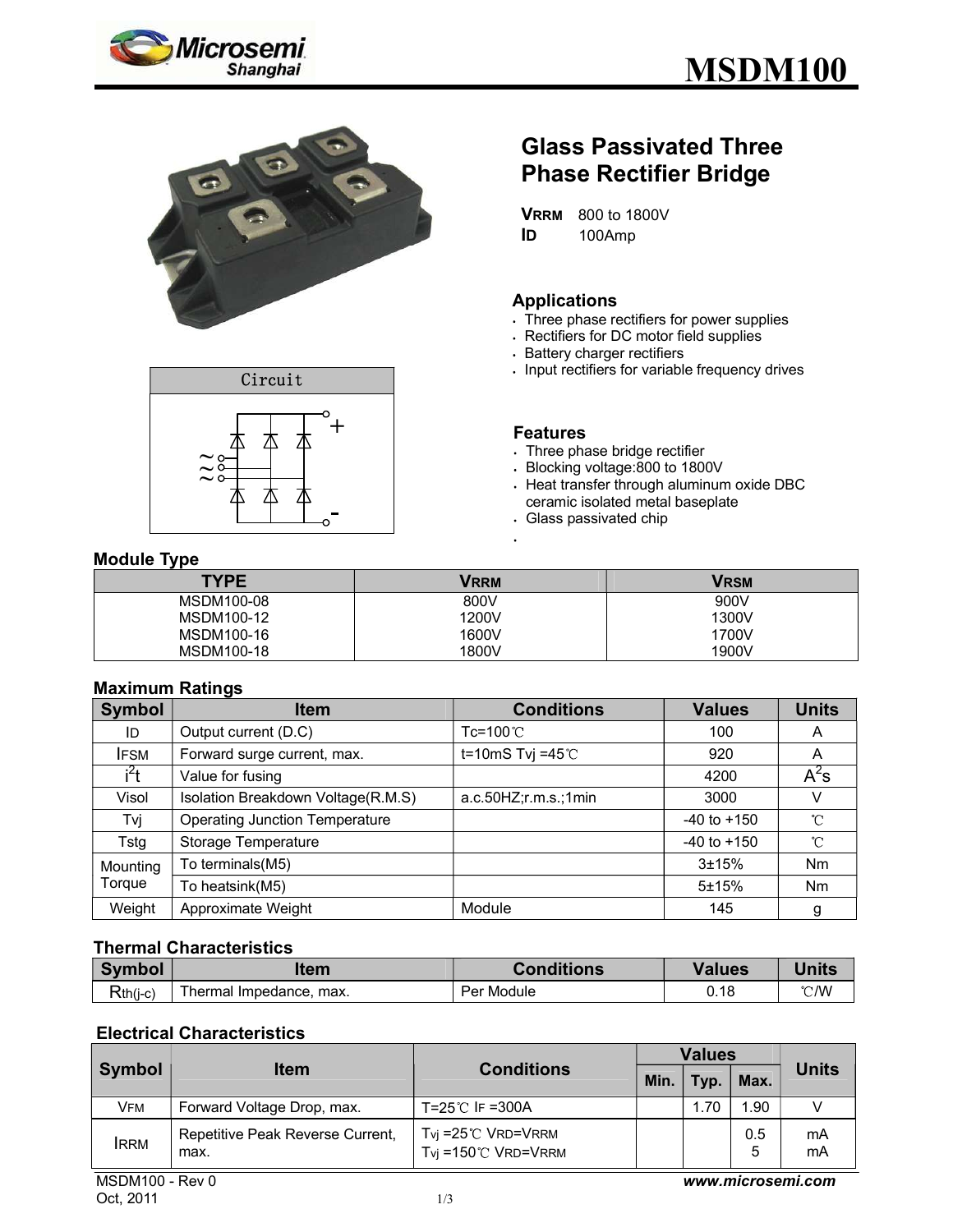

# **MSDM100**

#### **Performance Curves**



**Fig1. Forward Characteristics** 



**Fig3. Transient thermal impedance** 



**Fig5.Forward Current Derating Curve** 



**Fig2. Power dissipation**



**Fig4. Max Non-Repetitive Forward Surge Current**